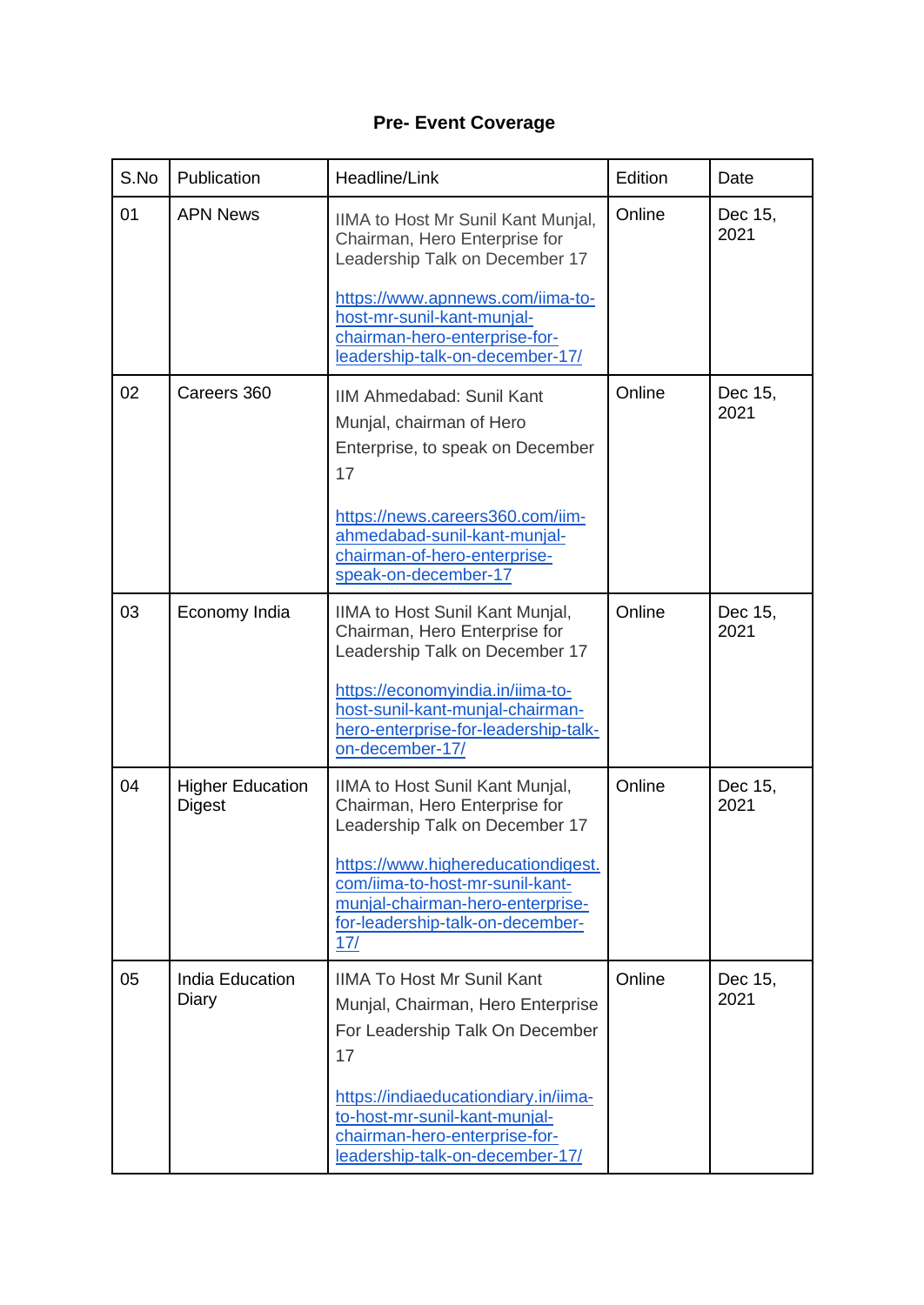| 06 | <b>Ten News</b><br><b>Network</b> | IIMA To Host Sunil Kant Munjal,<br>Chairman, Hero Enterprise For<br>Leadership Talk On December 17                         | Online | Dec 15,<br>2021 |
|----|-----------------------------------|----------------------------------------------------------------------------------------------------------------------------|--------|-----------------|
|    |                                   | https://tennews.in/iima-to-host-<br>sunil-kant-munjal-chairman-hero-<br>enterprise-for-leadership-talk-on-<br>december-17/ |        |                 |

## **Post- Event Coverage**

| S.No | <b>Publication Name</b>      | Headline/Link                                                                                                                                   | Edition             | Date            |
|------|------------------------------|-------------------------------------------------------------------------------------------------------------------------------------------------|---------------------|-----------------|
| 01   | The Times of India           | Munjal: Need Government Support<br>https://timesofindia.indiatimes.com/<br>city/ahmedabad/munjal-need-govt-<br>support/articleshow/88348297.cms | Online and<br>Print | Dec 18,<br>2021 |
| 02   | The Indian<br><b>Express</b> | Demand for 2 Wheelers Tapered<br>Off Due to Fuel Prices: Hero<br><b>Enterprise Chairman</b>                                                     | Print               | Dec 17,<br>2021 |
| 03   | <b>Western Times</b>         | Hero Enterprise Chairman Delivers<br>Leadership Talk at Event<br>Organised by IIMA                                                              | Print               | Dec 17,<br>2021 |
| 04   | <b>Standard Herald</b>       | <b>IIMA Organises Leadership Talk</b>                                                                                                           | Print               | Dec 17,<br>2021 |
| 05   | <b>DD NEWS Girnar</b>        | <b>IIMA Organises Leadership Talk</b><br>https://www.youtube.com/watch?v<br>=4kugr8cYSFU                                                        | Electronic          | Dec 18,<br>2021 |
| 06   | <b>Amdavad News</b>          | <b>IIMA Organises Leadership Talk</b><br>https://www.youtube.com/watch?v<br>=ii0BiHDNSJU                                                        | Electronic          | Dec 17,<br>2021 |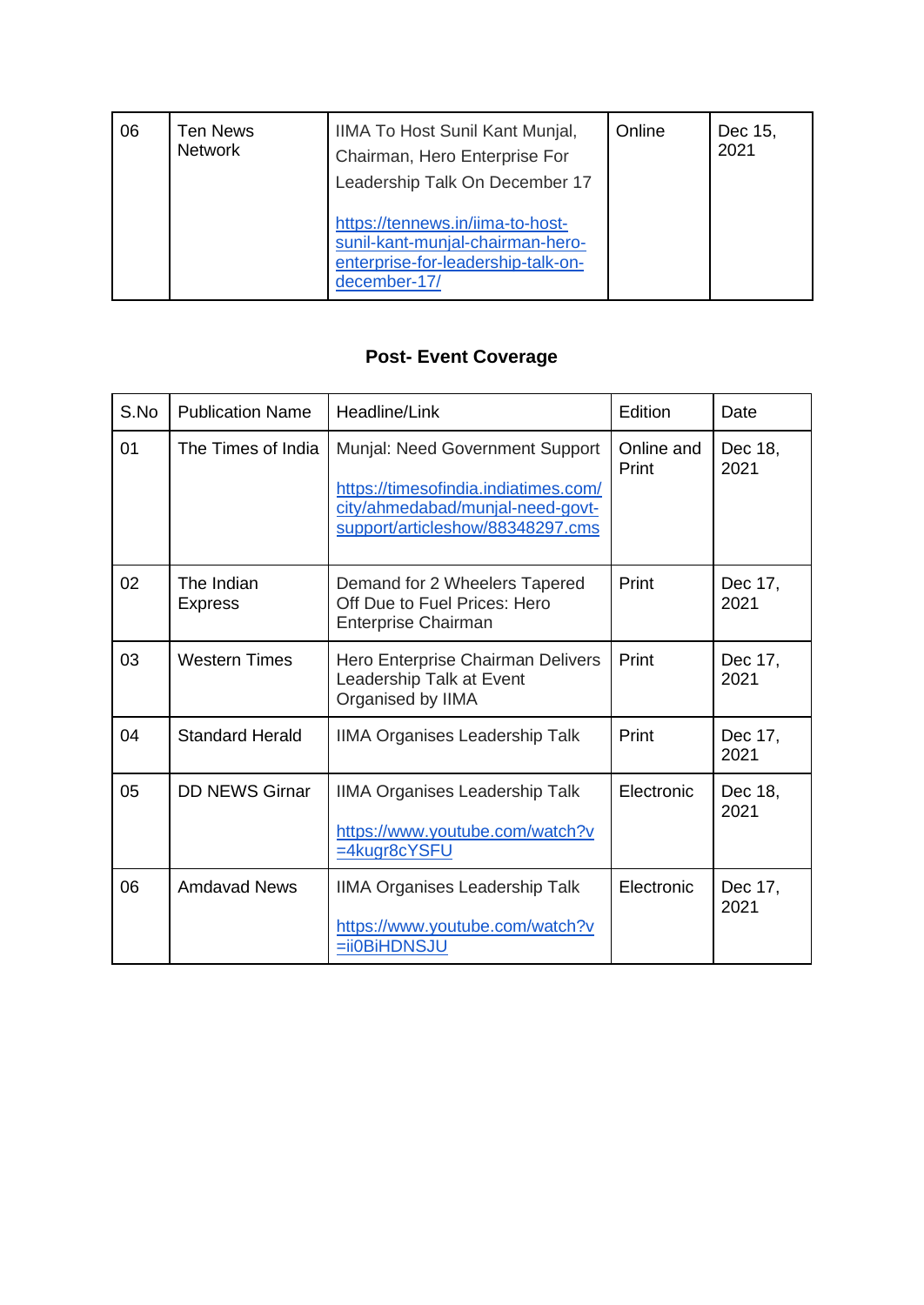| Publication<br>Name   | Headline/Link                                                                                                                                   | Edition          | Date        |
|-----------------------|-------------------------------------------------------------------------------------------------------------------------------------------------|------------------|-------------|
| The Times of<br>India | Munjal: Need Government Support<br>https://timesofindia.indiatimes.com/city/ahmedabad/<br>munjal-need-govt-<br>support/articleshow/88348297.cms | Online and Print | Dec 18, 202 |

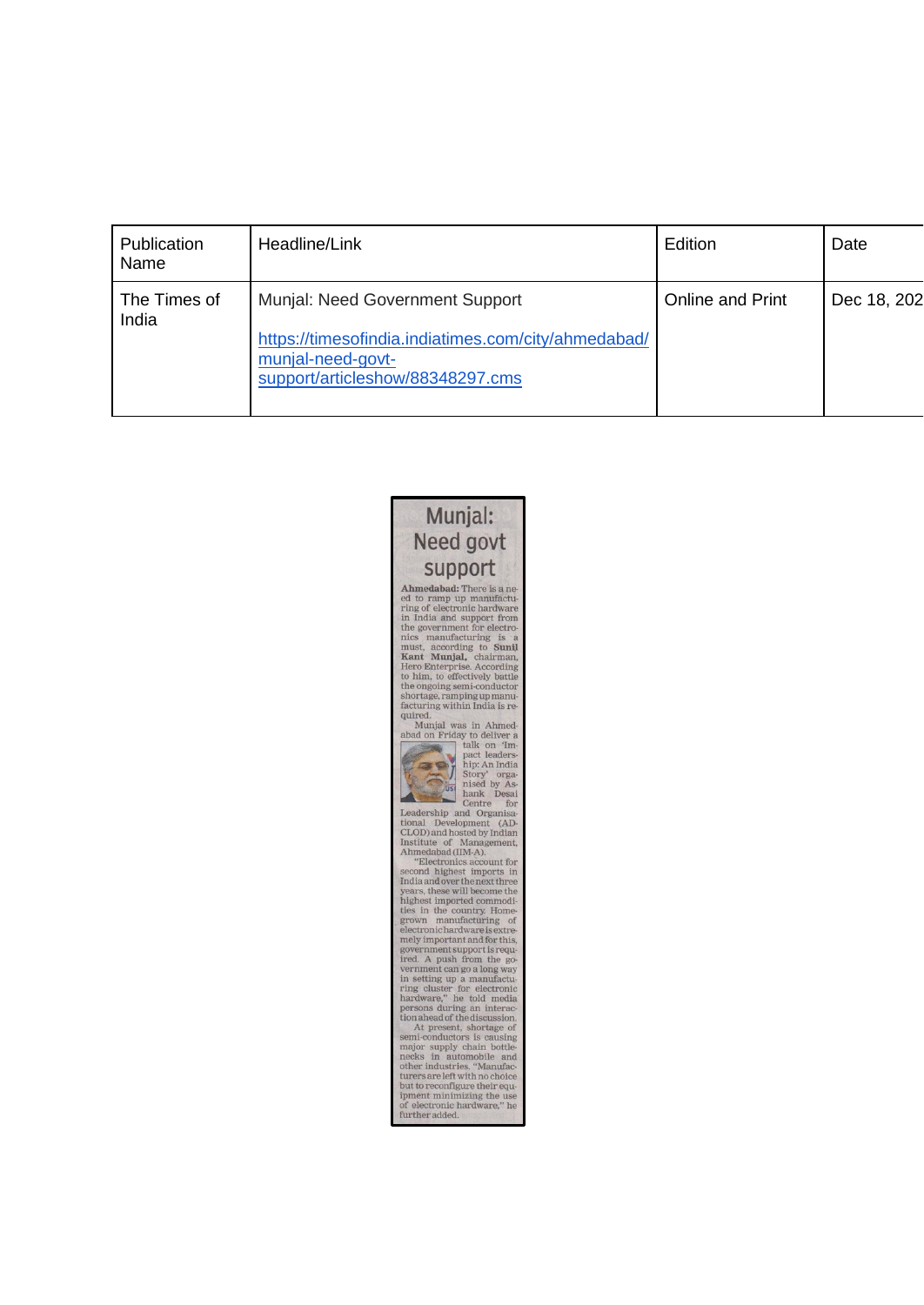| Publication | Headline                                                                                               | Edition | Date         |
|-------------|--------------------------------------------------------------------------------------------------------|---------|--------------|
|             | The Indian Express   Demand for 2 Wheelers Tapered Off Due<br>to Fuel Prices: Hero Enterprise Chairman | I Print | Dec 17, 2021 |

## **Demand for 2-wheelers** tapered off due to fuel prices, Covid: Hero **Enterprise chairman**

## EXPRESS NEWS SERVICE<br>AHMEDABAD, DECEMBER 17

THE DEMAND for two-wheelers<br>that picked up after the second<br>that picked up after the second<br>covid wave has ta appeared off<br>partly due to high fuel pinces and<br>paralemino, said Hero Enterprise<br>chairman, Sunil Kant Munjal,<br>"T

performance of the Indian economy, Munjal said post-lockdown has been an "interesting" and "unusual period"

Talking about the

and "unusual period"<br>
usual period"<br>
usual period"<br>
usual period "He said while 13-19<br>
percent of the migrant population will never return, the aconomy received a boost due to figure<br>
if the control period is system. The c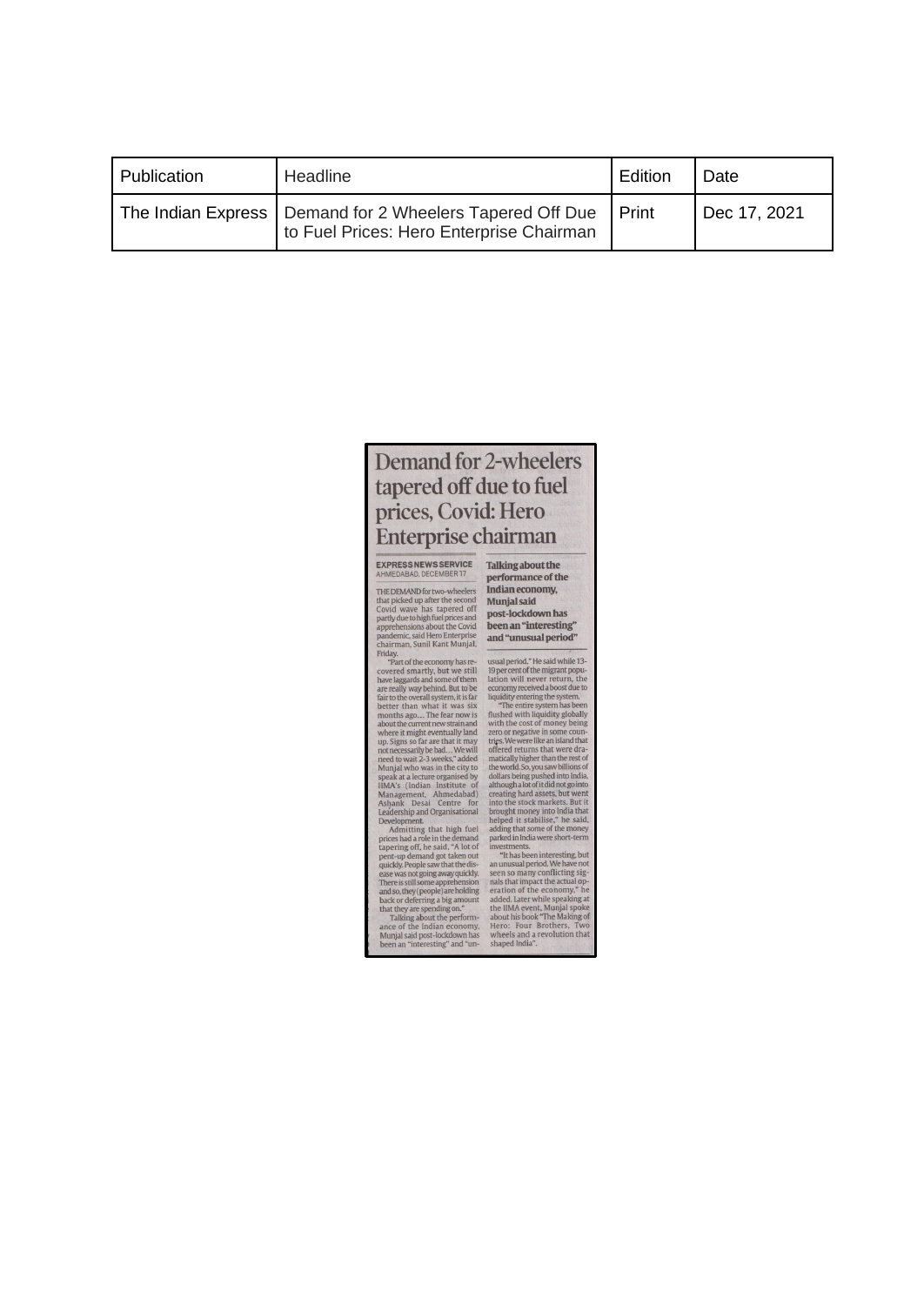| Publication             | Headline                                                                        | Edition | Date         |
|-------------------------|---------------------------------------------------------------------------------|---------|--------------|
| Western<br><b>Times</b> | Hero Enterprise Chairman Delivers Leadership Talk<br>at Event Organised by IIMA | Print   | Dec 17, 2021 |

| ે આઈઆઈએમએ દ્વારા હીરો એન્ટરપ્રાઈઝના ચેરમેન             |                                         |
|--------------------------------------------------------|-----------------------------------------|
| ્સુનીલકાંત મુંજાલ દ્વારા લીડરશીપ પર વ્યાખ્યાનનું આયોજન |                                         |
| $H = 2H + 16H$                                         | નિર્ણાયક મુદ્દાઓ પર સ્વપ્રદ્રષ્ટા       |
| અગ્રણી વૈશ્વિક પ્રબંધ સંસ્થાન                          | વ્યાવસાયિક નેતાઓના વિચારો,              |
| –ભારતીય પ્રબંધ સંસ્થા                                  | મંતવ્યો અને આંતરદંષ્ટિને                |
| ્અમદાવાદ (આઈઆઈએમએ),                                    | અંકસાથે લાવવા અને ભાવિ                  |
| ં શ્રી સુનિલ કાંત મુંજાલ, પ્રમુખ,                      | વિકાસ પર વિચાર-વિમર્શ શરૂ               |
| ેહીરો એન્ટરપ્રાઇઝ દ્વારા, 'ઇમ્પેક્ટ                    | કરવા માટે એડીસીએલઓડી દ્વારા             |
| ં લીડરશીપઃ એન ઇન્ડિયા સ્ટોરી'                          | એક આકર્ષક પહેલ કરવામાં આવી              |
| પિર વ્યાખ્યાનનું આયોજન                                 | હતી.                                    |
| ્કરવામાં આવ્યું હતું. અશાંક                            | નેતૃત્વ પર ચર્ચાની જરૂરિયાત             |
| ંદેસાઈ નેતૃત્વ તથા સંસ્થાકીય                           | પર પોતાના વિચારો વ્યક્ત કરતાં,          |
| ્વિકાસ (એડીસીએલઓડી) કેન્દ્ર                            | પ્રોકેસર એરોલ ડીસોઝા,                   |
| લારા આ વ્યાખ્યાન ૧૭મી                                  | ડાયરેક્ટર, આઈઆઈએમએએ                     |
| ીડિસેમ્બર ૨૦૨૧ના રોજ                                   | જણાવ્યું હતું કે, ''નેતાઓ સ્વપ્રદ્રષ્ટા |
| અમદાવાદ મેનેજમેન્ટ                                     | બનવાની અને પરિવર્તન લાવવાની             |
| ં એસોસિએશન (એએમએ) ખાતે                                 | જવાબદારી ધરાવે છે જે માત્ર              |
| ચોજાયું હતું.                                          | સંસ્થાઓ અને લોકો પર જ નહીં              |
| આ વ્યાખ્યાનમાં શ્રેણી નેતૃત્વ                          | પરંતુ મોટા પ્રમાણમાં ઉદ્યોગ અને         |
| ેઅને સંસ્થાકીય વિકાસને લગતા                            | સમુદાયને અસર કરે છે.                    |